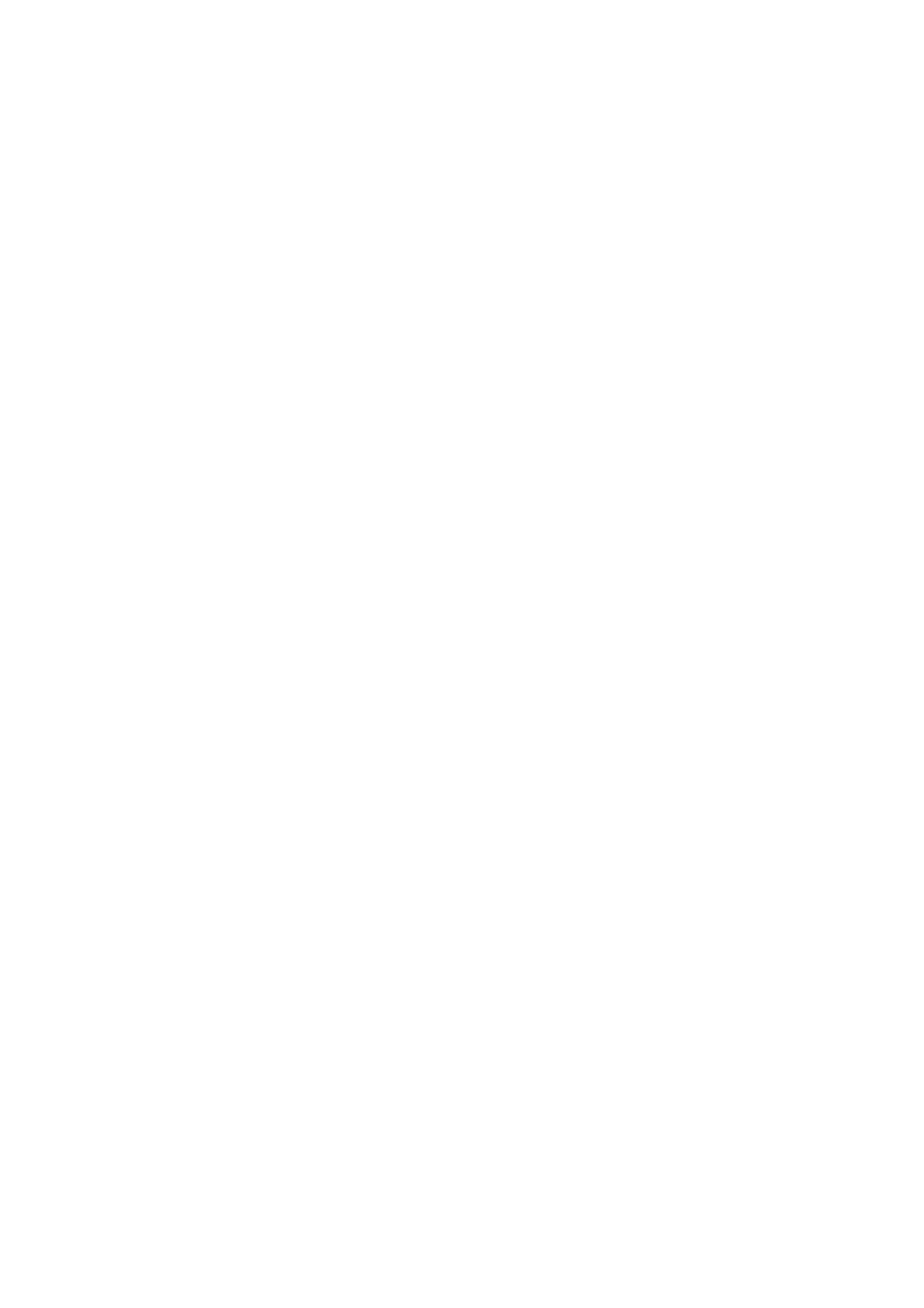*I certify that this public bill, which originated in the Legislative Assembly, has finally passed the Legislative Council and the Legislative Assembly of New South Wales.*

> *Clerk of the Legislative Assembly. Legislative Assembly, Sydney, , 2008*



New South Wales

# **Crimes (Domestic and Personal Violence) Amendment Bill 2008**

Act No , 2008

An Act to amend the *Crimes (Domestic and Personal Violence) Act 2007* with respect to applications for, and the issuing of, orders under that Act; and for other purposes.

*I have examined this bill and find it to correspond in all respects with the bill as finally passed by both Houses.*

*Assistant Speaker of the Legislative Assembly.*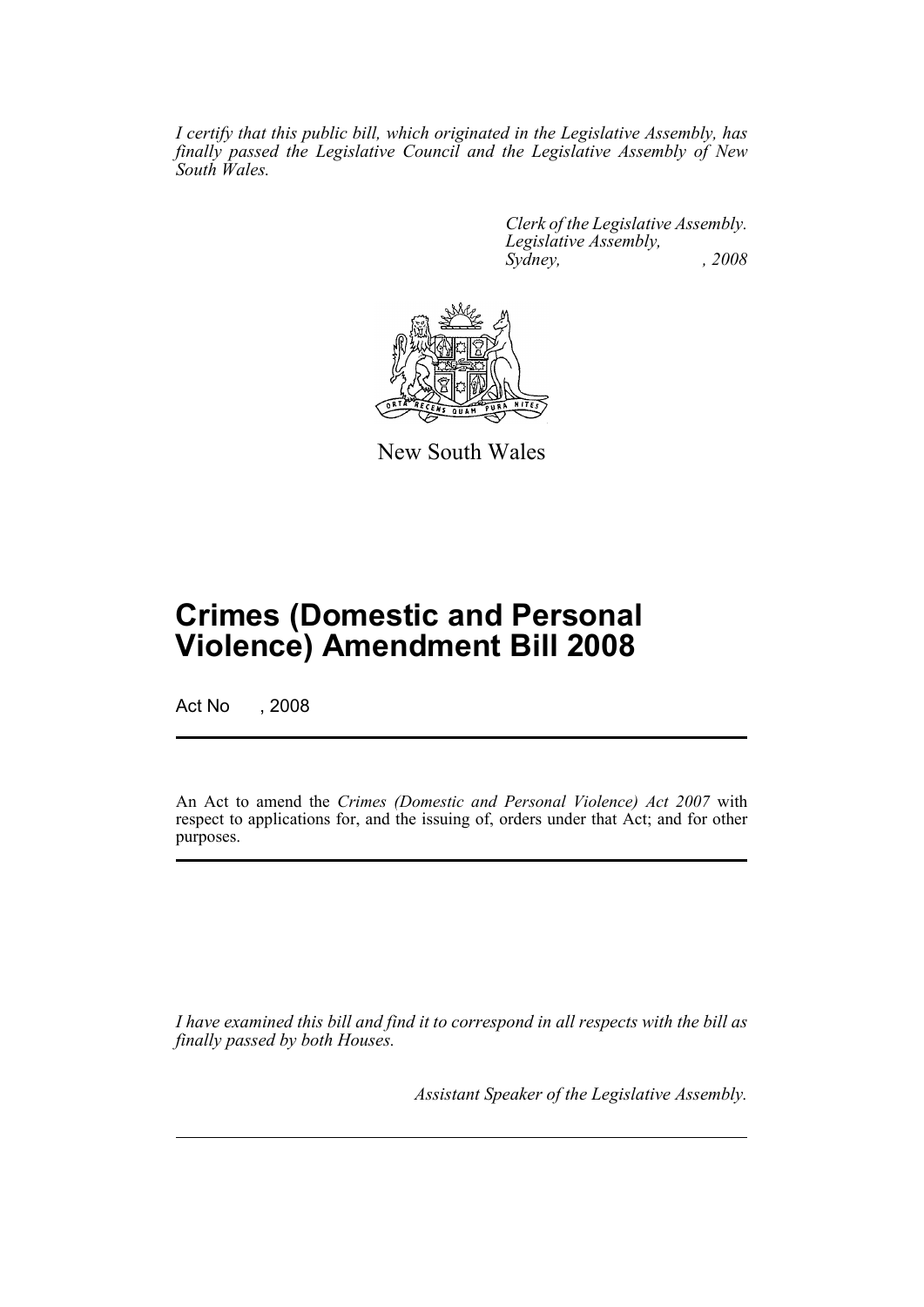## <span id="page-3-0"></span>**The Legislature of New South Wales enacts:**

## **1 Name of Act**

This Act is the *Crimes (Domestic and Personal Violence) Amendment Act 2008*.

## <span id="page-3-1"></span>**2 Commencement**

This Act commences on the date of assent to this Act.

<span id="page-3-2"></span>**3 Amendment of Crimes (Domestic and Personal Violence) Act 2007 No 80**

The *Crimes (Domestic and Personal Violence) Act 2007* is amended as set out in Schedule 1.

# <span id="page-3-3"></span>**4 Amendment of other Acts and Regulation**

The Acts and Regulation specified in Schedule 2 are amended as set out in that Schedule.

## <span id="page-3-4"></span>**5 Repeal of Act**

- (1) This Act is repealed on the day following the day on which this Act commences.
- (2) The repeal of this Act does not, because of the operation of section 30 of the *Interpretation Act 1987*, affect any amendment made by this Act.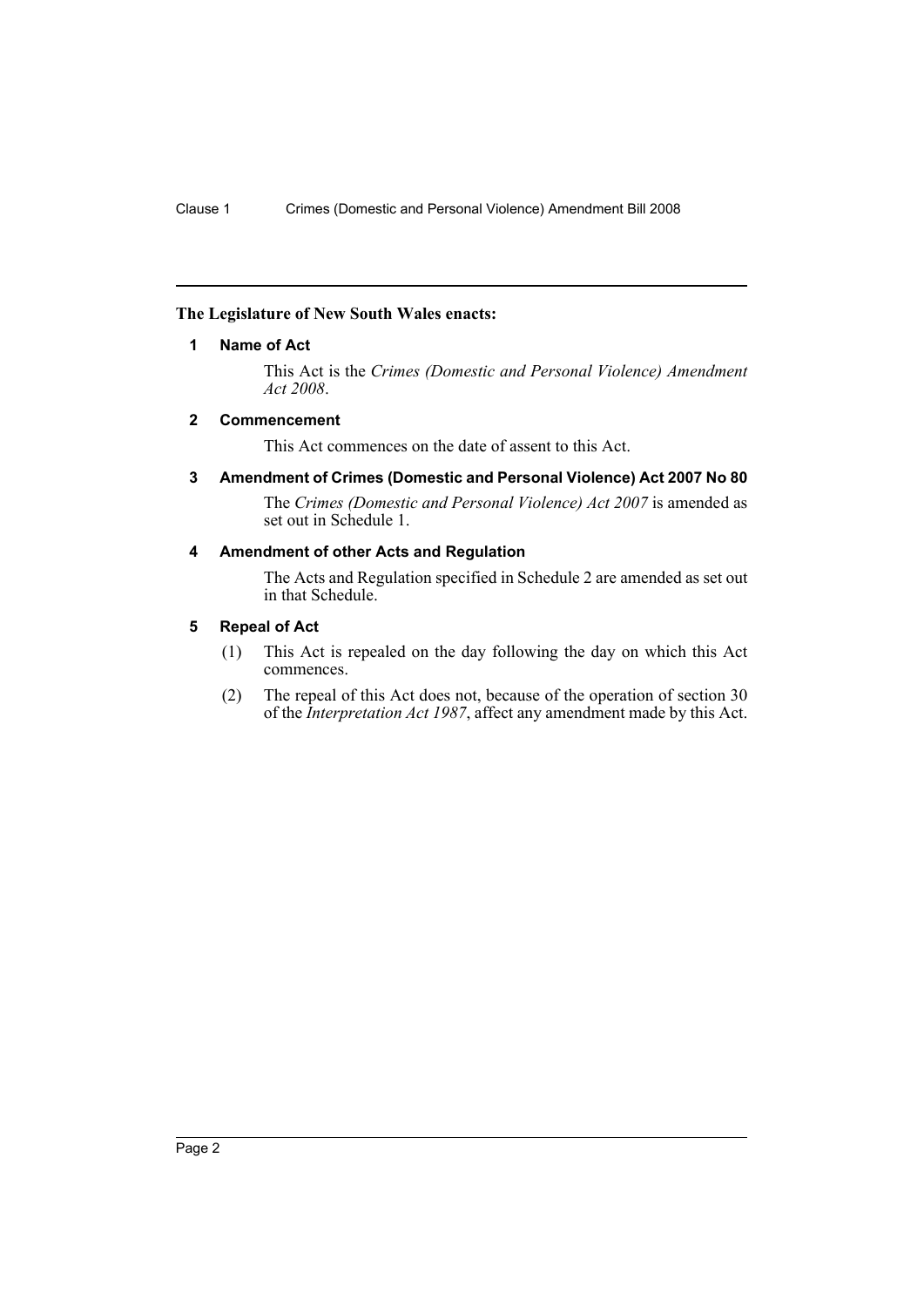Amendment of Crimes (Domestic and Personal Violence) Act 2007 Schedule 1

# <span id="page-4-0"></span>**Schedule 1 Amendment of Crimes (Domestic and Personal Violence) Act 2007**

(Section 3)

#### **[1] Section 4 Meaning of "personal violence offence"**

Insert "13 or" after "section" in section 4 (b).

#### **[2] Section 31 Service**

Insert at the end of the section:

(2) A provisional order is to be served personally on the protected person by a police officer as soon as practicable after it is made unless it is impractical to do so.

#### **[3] Section 35 Prohibitions and restrictions imposed by apprehended violence orders**

Insert "or prohibited weapons (within the meaning of the *Weapons Prohibition Act 1998*)<sup>"</sup> after "firearms" in section 35 (2) (d).

#### **[4] Section 35 (4)**

Omit the subsection.

#### **[5] Section 35**

Insert at the end of the section:

**Note.** Section 23 of the *Firearms Act 1996* provides for the automatic suspension of a licence under that Act on the making of an interim apprehended violence order against the licence holder and section 24 of that Act provides for the automatic revocation of a licence on the making of a final apprehended violence order against the licence holder. Section 17 of the *Weapons Prohibition Act 1998* provides for the automatic suspension of a permit under that Act on the making of an interim apprehended violence order against the permit holder and section 18 of that Act provides for the automatic revocation of a permit on the making of a final apprehended violence order against the permit holder. On the suspension or revocation of such licences or permits, the relevant firearms or weapons must be surrendered to the police and may be seized by the police.

#### **[6] Section 37 Ancillary property recovery orders may be made**

Insert after section 37 (1):

- (1A) A property recovery order may be made under subsection (1):
	- (a) on the motion of the court or authorised officer making the relevant apprehended domestic violence order or interim apprehended domestic violence order, or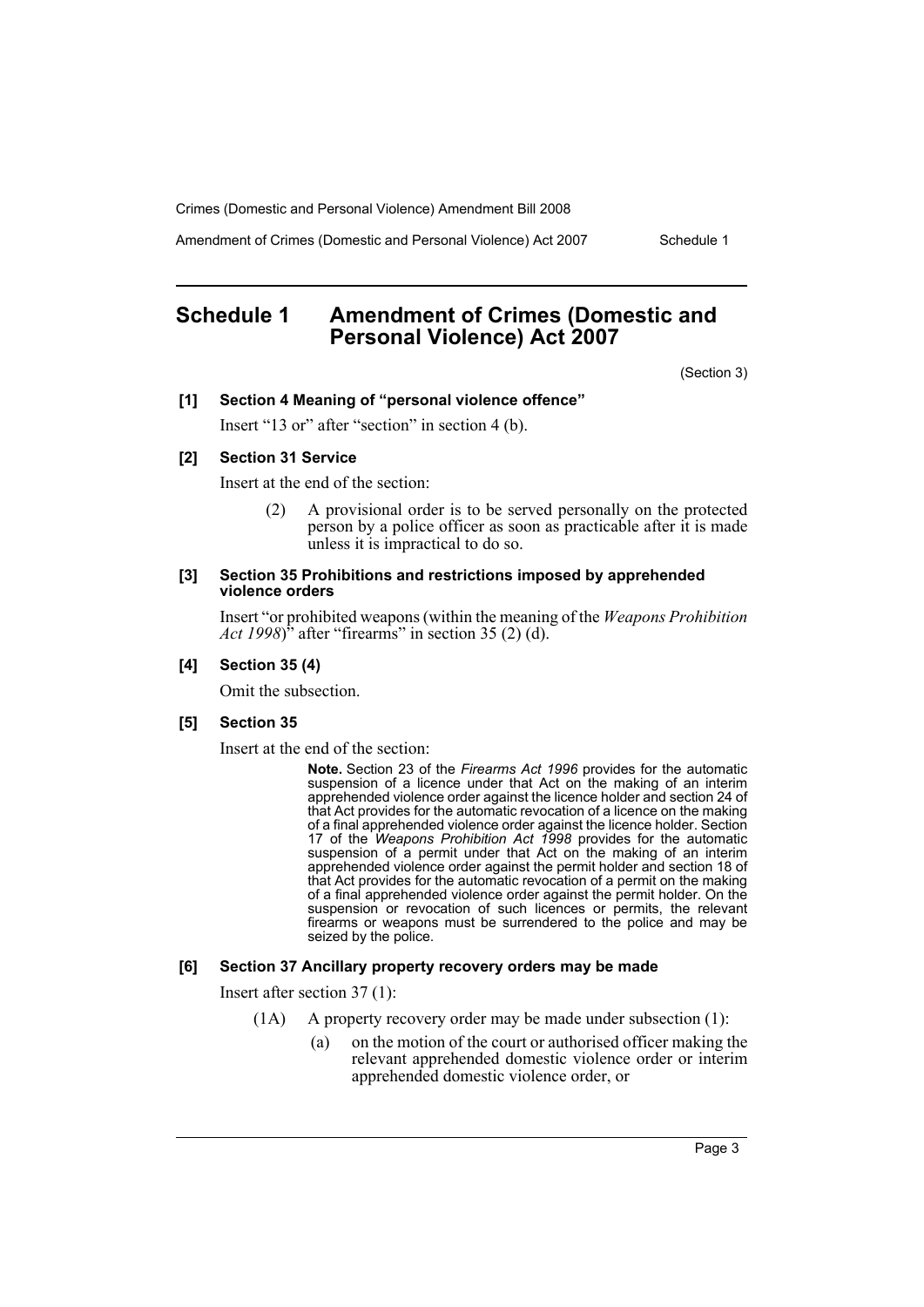Schedule 1 Amendment of Crimes (Domestic and Personal Violence) Act 2007

(b) on the application of a police officer, the protected person or the defendant.

#### **[7] Section 38**

Omit the section. Insert instead:

#### **38 Apprehended violence orders made by court or authorised officer can also protect persons with whom person seeking protection has a domestic relationship**

- (1) The power of a court or an authorised officer under this Act to make an apprehended violence order for the protection of a person extends to authorise the making of such an order for the protection of a person with whom the person for whose protection the order was sought has a domestic relationship.
- (2) If the court makes an apprehended domestic violence order, or the court or authorised officer makes an interim apprehended domestic violence order, for the protection of a person of or above 18 years of age, the court or authorised officer must include as a protected person under the order any child with whom the person of or above 18 years of age has a domestic relationship.
- (3) A court or authorised officer is not required to comply with subsection (2) if satisfied that there are good reasons for not doing so. However, in that case the court or authorised officer is to give the reasons for not doing so.
- (4) For the avoidance of doubt, subsections (2) and (3) are subject to sections 41 and 42.
- (5) An apprehended violence order may be made by a court for the protection of a child in accordance with this section even though an application for the order was not made by a police officer.

#### **[8] Section 48 Making of application for an order**

Omit section 48 (4). Insert instead:

- (4) An application for an order:
	- (a) may be made by more than one person, and
	- (b) if made by a police officer, may be made on behalf of more than one person, and
	- (c) if made by a person for whose protection the order would be made (*the applicant*), may also be made by the applicant on behalf of any other person with whom the applicant has a domestic relationship.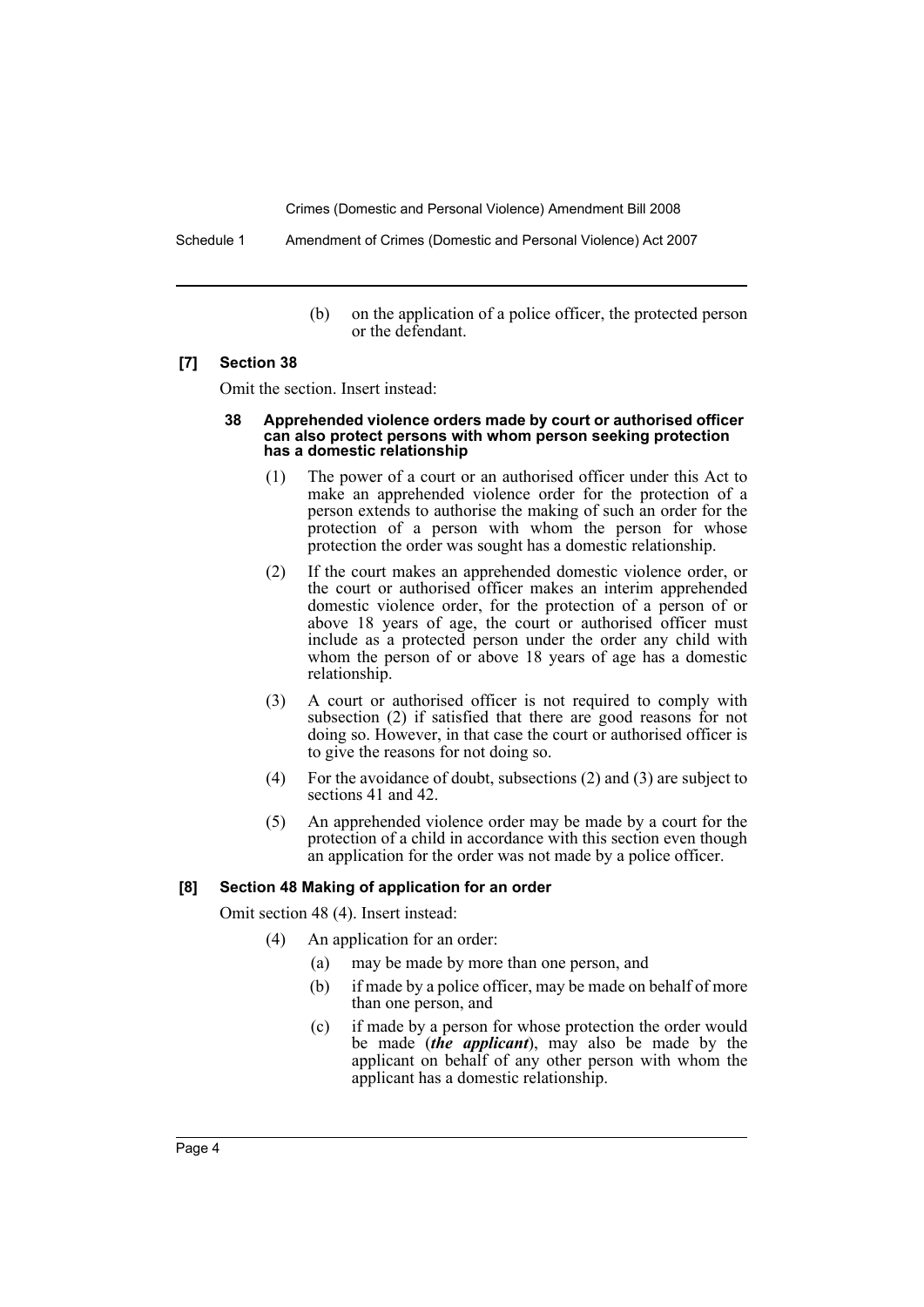Amendment of Crimes (Domestic and Personal Violence) Act 2007 Schedule 1

#### **[9] Section 72 Application for variation or revocation of final apprehended violence orders**

Insert after section 72 (4):

- (5) An application for revocation of a final apprehended violence order may be made by the defendant even though the order has expired. Subsection  $(3)$  does not apply to such an application. **Note.** Certain consequences result from an apprehended violence order being made against a person if it is not revoked. For example, section 11 of the *Firearms Act 1996* provides that a firearms licence must not be issued to a person who is subject to a final apprehended violence order or who at any time in the previous 10 years has been subject to such an order (other than an order that has been revoked).
- (6) A court may make an order under this Division revoking a final apprehended violence order even though that final order has expired if the court is satisfied that, were that final order still in force, it should be revoked.
- (7) In applying the provisions of this Division to an application for revocation of a final apprehended violence order that has expired, a reference to a protected person includes a reference to a person for whom the expired order was sought or made.
- (8) If an application is made by the defendant for revocation of a final apprehended violence order that has expired:
	- (a) the Commissioner of Police is to be notified of the application, and
	- (b) the court hearing the application must take into account (in addition to any other matters that it is required to take into account) the effect that revocation of the expired order may now have on the protected person, having regard to the grounds on which the expired order was made, and
	- (c) the court may order that a further application for revocation of the expired order may not be made by the defendant except with the leave of the court.

#### **[10] Schedule 1 Savings, transitional and other provisions**

Insert at the end of clause 1 (1):

*Crimes (Domestic and Personal Violence) Amendment Act 2008*

#### **[11] Schedule 1, definition of "old Part 15A" in clause 2 (1)**

Insert "at any time" after "as in force".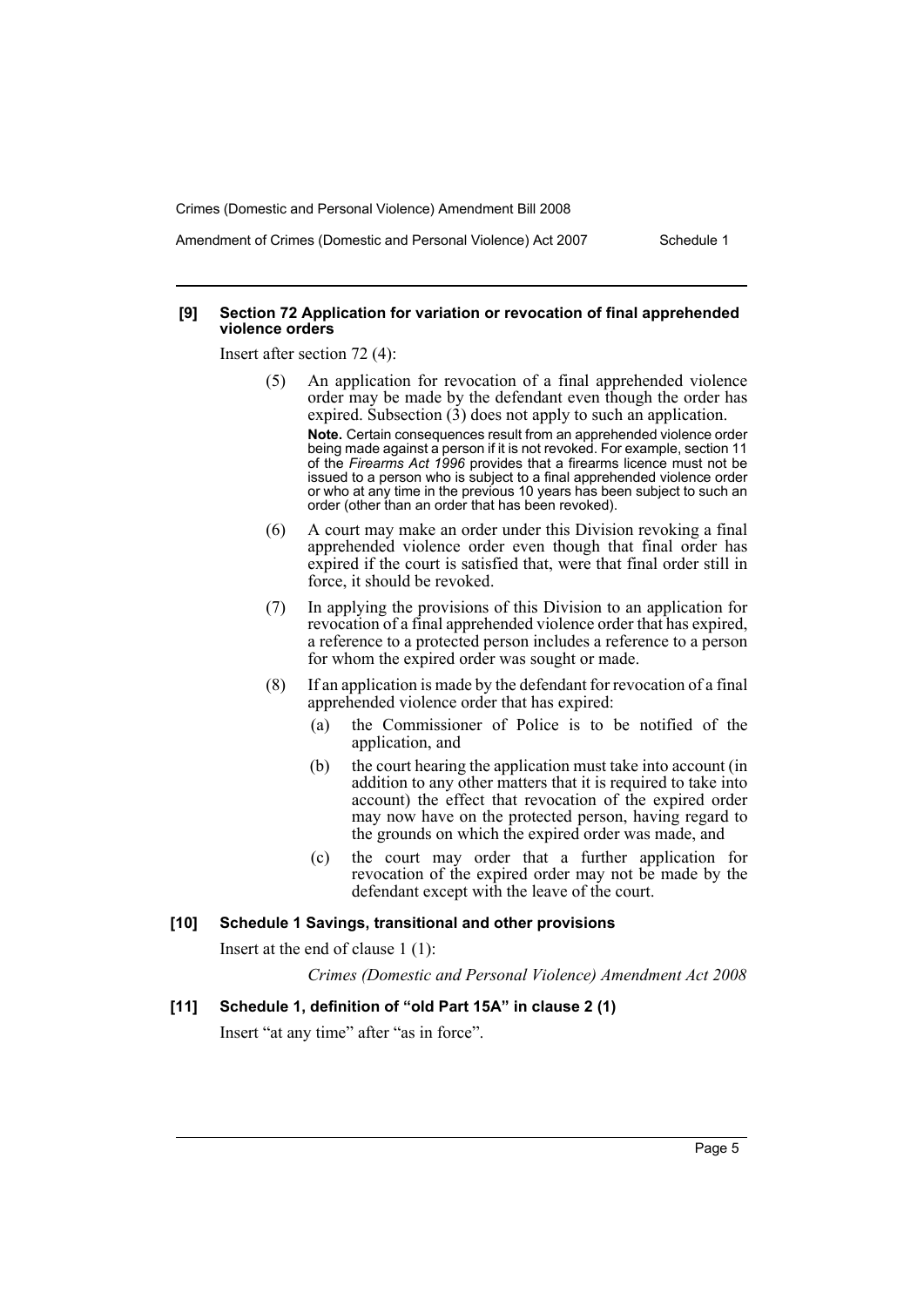Schedule 1 Amendment of Crimes (Domestic and Personal Violence) Act 2007

#### **[12] Schedule 1, clause 3 (1)–(4)**

Omit "and in force immediately" wherever occurring.

#### **[13] Schedule 1, clause 5**

Omit the clause. Insert instead:

#### **5 References to repealed provisions**

- (1) A reference in any other Act or instrument to Part 15A of the *Crimes Act 1900* includes a reference to this Act.
- (2) A reference to this Act in any other Act or instrument includes a reference to old Part 15A.
- (3) A reference in this Act or any other Act or instrument to section 13 of this Act includes a reference to sections 545AB and 562AB of the *Crimes Act 1900* (as in force before their repeal).
- (4) A reference in this Act or any other Act or instrument to section 14 of this Act includes a reference to sections 562I (as in force before its substitution by the *Crimes Amendment (Apprehended Violence) Act 2006*) and 562ZG (as in force before its repeal) of the *Crimes Act 1900*.
- (5) A reference in this or any other Act or instrument to a final apprehended violence order made under this Act includes a reference to a final order within the meaning of old Part 15A.
- (6) A reference in this or any other Act or instrument to an interim apprehended violence order made under this Act includes a reference to an interim order made by a court under old Part 15A or a telephone interim order within the meaning of old Part 15A.
- (7) A reference in this or any other Act or instrument to an application for an order under this Act includes a reference to a complaint or application for an order under old Part 15A.
- (8) A reference in this or any other Act or instrument to apprehended violence order proceedings within the meaning of this Act includes a reference to proceedings under old Part 15A in relation to an apprehended violence order or an application or complaint for an apprehended violence order.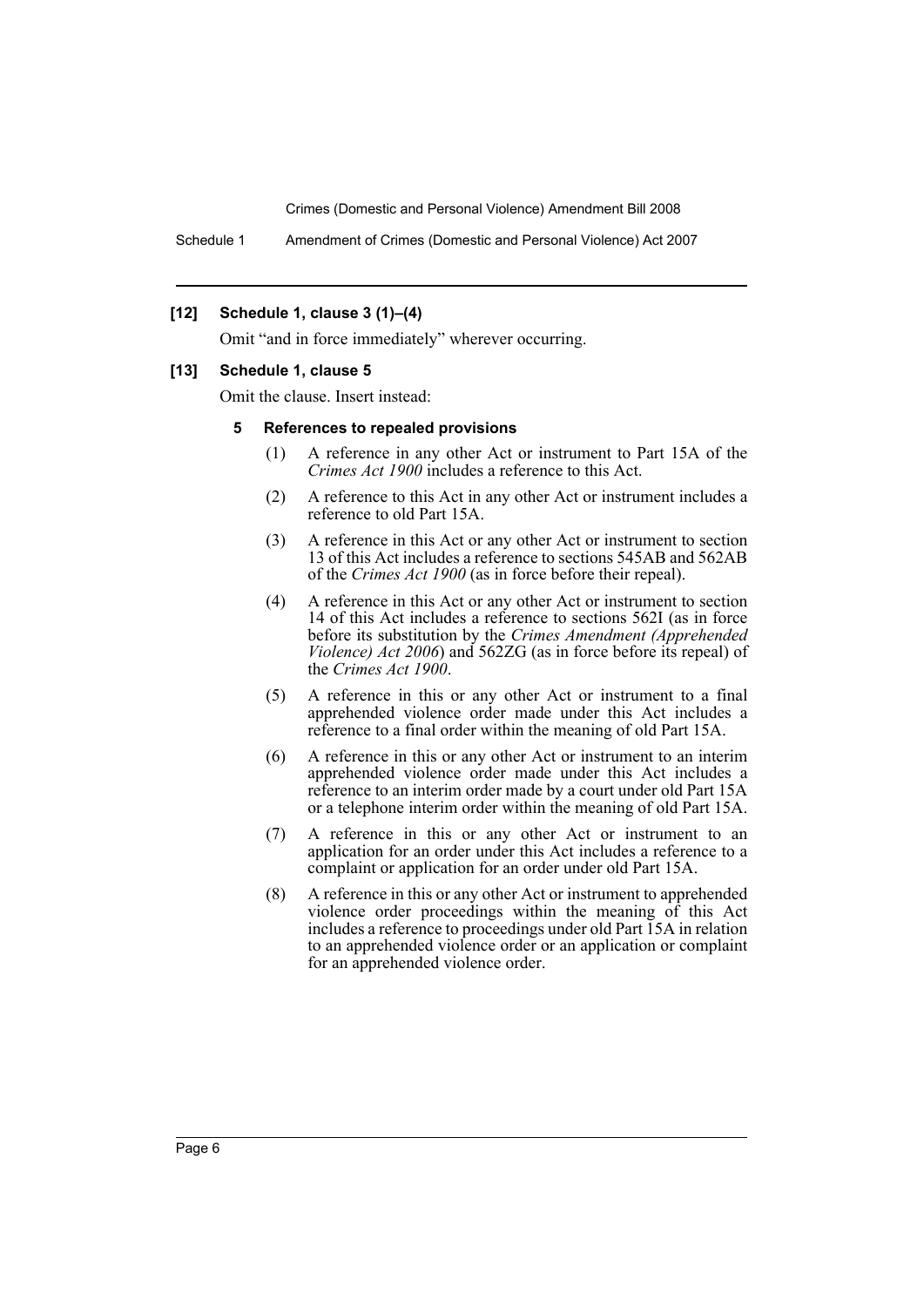Amendment of Crimes (Domestic and Personal Violence) Act 2007 Schedule 1

## **[14] Schedule 1, Part 3**

Insert after Part 2 of Schedule 1:

# **Part 3 Provisions consequent on enactment of Crimes (Domestic and Personal Violence) Amendment Act 2008**

## **7 Definition**

In this Part, *relevant amendment* means:

- (a) an amendment made to Part 2 of this Schedule by the *Crimes (Domestic and Personal Violence) Amendment Act 2008*, or
- (b) an amendment made to an Act or regulation by Schedule 2 to the *Crimes (Domestic and Personal Violence) Amendment Act 2008*.

#### **8 Effect of certain savings and transitional amendments**

- (1) Anything done or omitted to be done on or after the commencement of this Act, but before the commencement of a relevant amendment, that would have been valid if the amendment had been in force at the time that it was done or omitted is taken to have been validly done or omitted.
- (2) Anything done or omitted to be done before the commencement of this Act in purported compliance with the *Firearms Act 1996* that would have been valid if, at the time that the thing was done or omitted, the definition of *interim apprehended violence order* in section 4 (1) of that Act included a reference to a telephone interim order within the meaning of Part 15A of the *Crimes Act 1900* is taken to have been validly done or omitted.
- (3) Anything done or omitted to be done before the commencement of this Act in purported compliance with the *Weapons Prohibition Act 1998* that would have been valid if, at the time that the thing was done or omitted, the definition of *interim apprehended violence order* in section 4 (1) of that Act included a telephone interim order within the meaning of Part 15A of the *Crimes Act 1900* is taken to have been validly done or omitted.
- (4) Subclauses (1)–(3) do not affect any decision of a court or tribunal made before the commencement of this clause or any proceedings before a court or tribunal commenced before the commencement of this clause.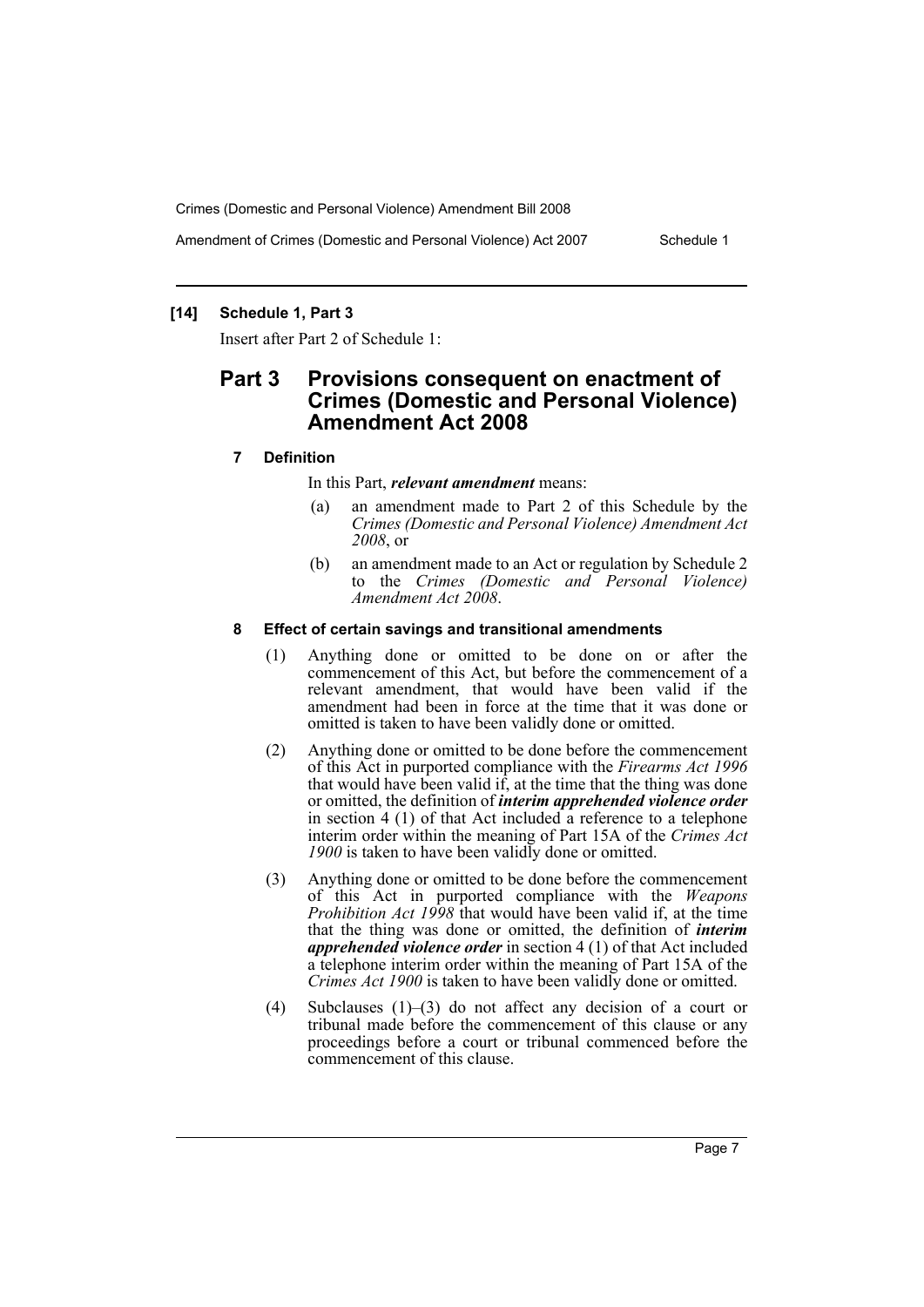Schedule 1 Amendment of Crimes (Domestic and Personal Violence) Act 2007

## **9 Service of provisional order on defendant**

Section 31 (2) (as inserted by the *Crimes (Domestic and Personal Violence) Amendment Act 2008*) does not apply to a provisional order made before the commencement of the subsection.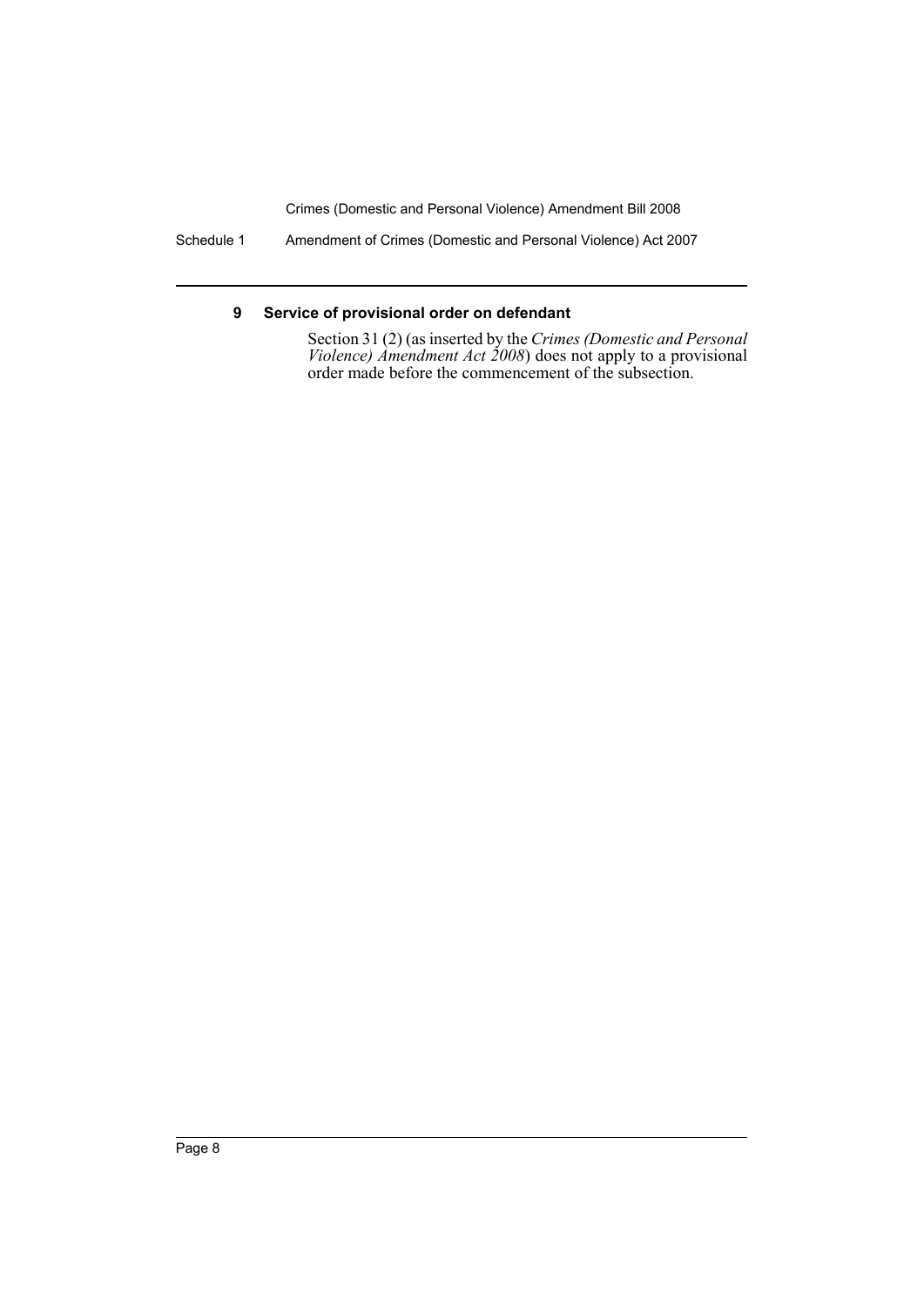Amendment of other Acts and Regulation Schedule 2

# <span id="page-10-0"></span>**Schedule 2 Amendment of other Acts and Regulation**

(Section 4)

# **2.1 Bail Regulation 2008**

#### **Clause 10 Notice of bail decisions in cases of alleged sexual assault and personal violence offences**

Omit the definition of *personal violence offence* from clause 10 (4).

Insert instead:

*personal violence offence* has the same meaning as in the *Crimes (Domestic and Personal Violence) Act 2007*, but includes an offence under section 61 of the *Crimes Act 1900*, or an offence of attempting to commit an offence under that section, only if the accused person has a domestic relationship with the alleged victim of the offence.

# **2.2 Commission for Children and Young People Act 1998 No 146**

#### **Section 33 Definitions**

Omit the definition of *relevant apprehended violence order* from section 33 (1).

Insert instead:

*relevant apprehended violence order* means (subject to subsection  $(6)$ ) a final apprehended violence order made under the *Crimes (Domestic and Personal Violence) Act 2007*, or a final order made under Part 15A of the *Crimes Act 1900* before its repeal, being an order made on the application of a police officer or other public official for the protection of a child (or a child and others).

# **2.3 Crimes (Sentencing Procedure) Act 1999 No 92**

## **Section 77 Home detention not available for offenders with certain history**

Omit section 77 (1) (e). Insert instead:

(e) who is (or has at any time within the last 5 years been) subject to an apprehended violence order (within the meaning of the *Crimes (Domestic and Personal Violence) Act 2007*), or an apprehended violence order made under Part 15A of the *Crimes Act 1900* before its repeal, being an